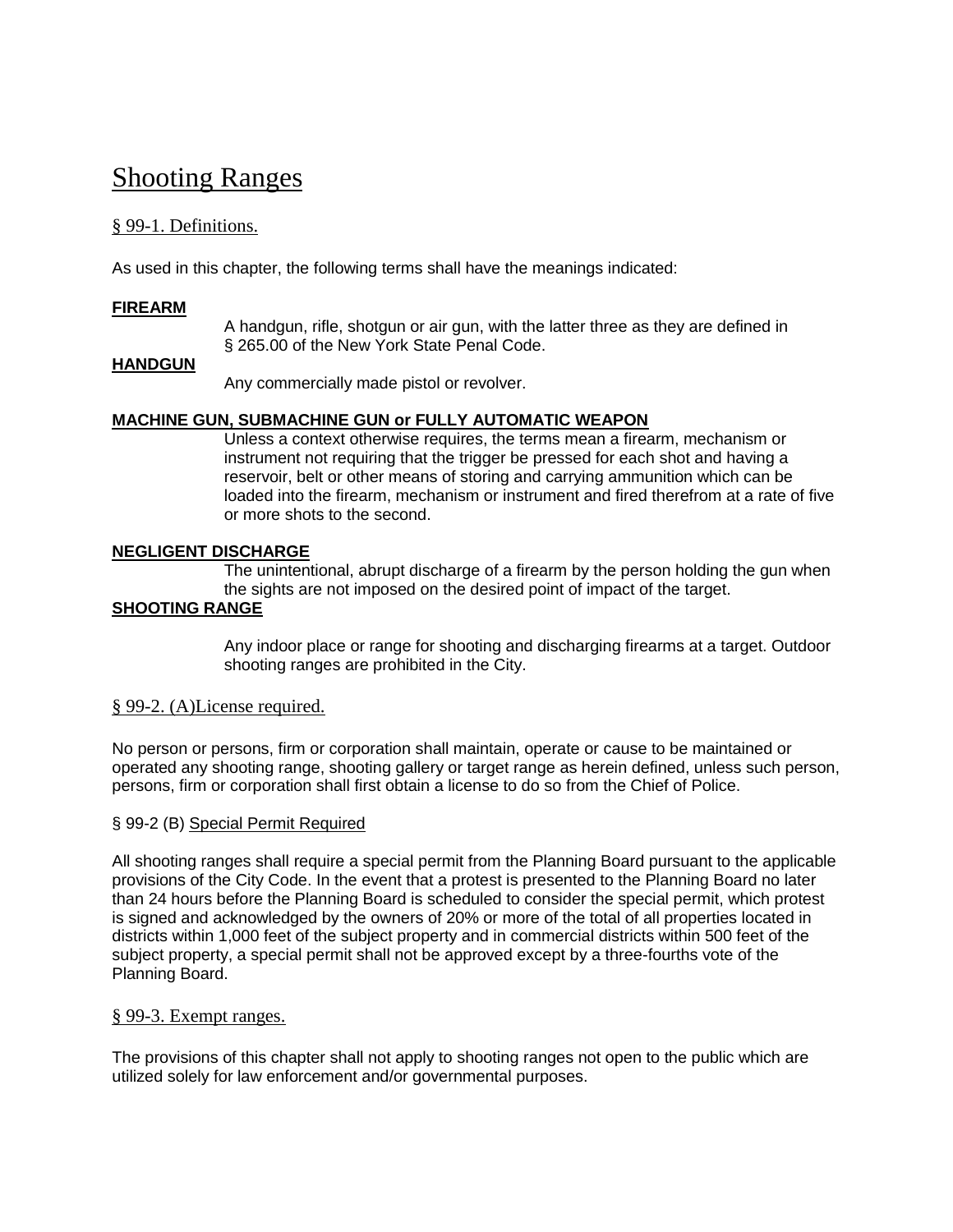### § [99-4. Application.](http://www.ecode360.com/print/RO0104?guid=8678371&children=true#8678378)

### [A.](http://www.ecode360.com/print/15455741#15455741)

An application for a shooting range license shall be made by the owner and operator, if other than owner, on forms provided by the Chief of Police and filed with the City Clerk. The application shall be signed and sworn to before a notary public or other official authorized to administer oaths in the City. It shall also require the following information:

#### [\(1\)](http://www.ecode360.com/print/15455742#15455742)

The name, address and date of birth of the applicant and manager, if any; the names and addresses of all persons constituting a firm or partnership; and, if a corporation, its principal place of business, the full name of such corporation, whether it is domestic or foreign, and the full name and address of all officers and directors thereof. Where the owner is not directly involved with the day-to-day operation of said business, the operator must also be included on the application. If a partnership, corporation or other business entity is involved, the application must designate an operator who is involved in the day-to-day operation of the business. All addresses of persons involved shall be home addresses, listing street and number.

#### [\(2\)](http://www.ecode360.com/print/15455743#15455743)

The address of the premises for which a license is sought.

### [\(3\)](http://www.ecode360.com/print/15455744#15455744)

The type and caliber of arms proposed to be used, along with certified, stamped drawings by a licensed design professional providing a description of the manner and plan for stopping and controlling bullets or other ammunition proposed to be used and ensuring that they be contained. This includes, but is not limited to, the backstop which should include the full width of the room, the sides of the room, ceiling and shooters' booths so as to prevent any interference between or among the persons shooting at different targets. Upon renewal of a shooting range license, the licensee shall submit an inspection report from a licensed design professional certifying that the bullet containment system has been properly maintained, is operating as designed, and is in compliance with the applicable federal, state and local standards.

# $(4)$

Submission of a certified report from a licensed design professional demonstrating that a positive flow ventilation system shall be installed prior to use and that such a system shall be adequate to remove contaminants in the air so as not to endanger the health of users, coaches, spectators or employees. This report shall include, but not be limited to, low-airflow sensors and that the supply and exhaust fans are synchronized. Upon renewal of a shooting range license, the licensee shall submit an inspection report from a licensed design professional certifying that the ventilation system has been properly maintained, is operating as designed, and is in compliance with the applicable federal, state, and local standards.

# [\(5\)](http://www.ecode360.com/print/15455746#15455746)

Submission of a certified report from a licensed sound engineer that demonstrates that adequate noise baffling or buffering shall be installed to prevent injury to the hearing of unprotected persons outside of the area where firearms are actually being discharged and to prevent disturbance to the neighborhood surrounding the shooting range. Sound readings after the installation of the noise baffling or buffering shall be required as prescribed by the Chief of Police or his or her designee.

#### [\(6\)](http://www.ecode360.com/print/15455747#15455747)

Whether the applicant has ever been convicted of any felony involving violence or intimidation, or the use of firearms or any offense related to the use, control, possession or sale of firearms within 10 years of the date of application.

# [\(7\)](http://www.ecode360.com/print/15455748#15455748)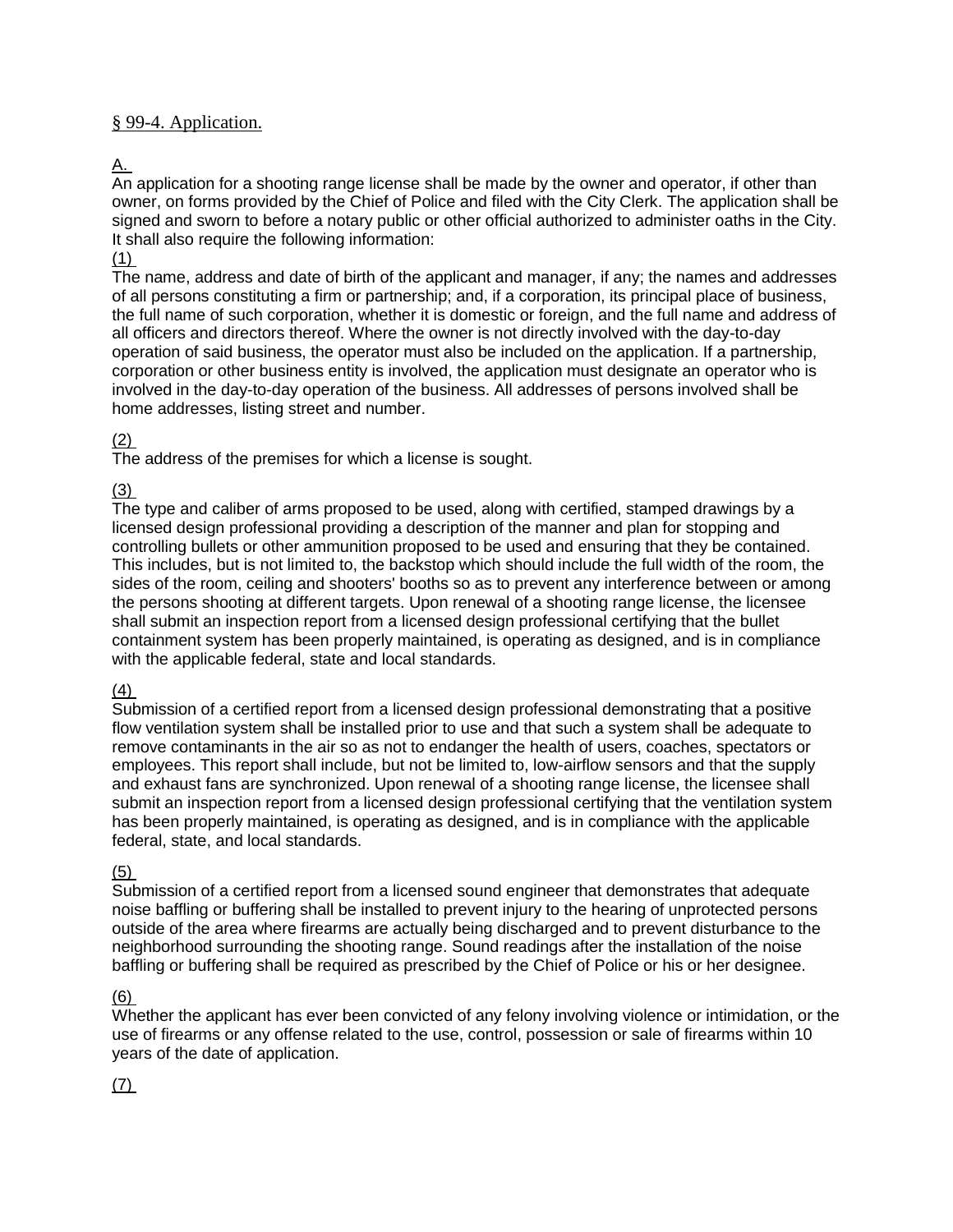Whether the applicant is a person prohibited from possessing firearms as provided by Article 265 of the New York State Penal Law.

### [\(8\)](http://www.ecode360.com/print/15455749#15455749)

Whether any ammunition or firearms will be sold or leased from the premises and, if so, a copy of any and all permits issued from the Federal Bureau of Alcohol, Tobacco and Firearms.

### [\(9\)](http://www.ecode360.com/print/15455750#15455750)

Whether the applicant or any officer, manager or employee has previously been involved in the purchase or sale of a shooting range or gallery, including outdoors ranges and galleries, and, if so, the name of the business, its location and the dates of involvement.

# [\(10\)](http://www.ecode360.com/print/15455751#15455751)

The name, address and date of birth of any and all range masters, firearm instructors and/or range safety officers.

# [\(11\)](http://www.ecode360.com/print/15455752#15455752)

Provide the hours of operation.

### [\(12\)](http://www.ecode360.com/print/15455753#15455753)

Submit a proposed, signed safety plan which includes, but is not limited to, sections that contain the operations checklist, identify and demonstrate compliance with all applicable federal, state and local firearms laws, and contain the general, gun-handling and safety rules for the range.

### [\(13\)](http://www.ecode360.com/print/15455754#15455754)

Applications shall only be accepted where all information requested has been supplied and verified for accuracy. Anyone currently serving a period of suspension or revocation, or who has had an application for a shooting range license denied, is ineligible to apply for a shooting range license during a period of suspension or for a period of one year from the date of revocation or denial. The applicant(s) must also demonstrate to the Chief of Police that he or she has procured all necessary licenses and permits for the business.

### $(14)$

Upon receipt of an application for a shooting range license, and after approval for Zoning Code compliance by the Zoning Enforcement Officer, the Chief of Police shall cause an inspection to be made of the applicant's business premises to determine whether public safety problems exist, and the Chief of Police shall cause an investigation to be made of the background of the owner and operator of the business. Before the issuance of a license, the Chief of Police, and his or her representatives, shall have the right to enter upon such premises during normal business hours for the purpose of making inspections. After a license has been issued, further inspections of the premises, to ensure compliance with the laws, ordinances and rules and regulations relating to shooting range businesses, may be made in areas open to the public or other areas with consent, and the Chief of Police shall have the authority to seek warrants where the same are constitutionally required.

#### [\(15\)](http://www.ecode360.com/print/15455756#15455756)

The Chief of Police shall cause an application to be administratively canceled if an application is not complete, if the applicant fails with respect to the business or business premises, upon receipt of written notice and time to cure, to abate code violations or to pay any outstanding judgments rendered by the Building Safety Division of the Kingston Fire Department or to complete a building permit or zoning application.

# $(16)$

Any changes in any facts or information required on said application occurring after filing thereof shall be reported by the licensee in writing to the Chief of Police within five days of the change.

# $(17)$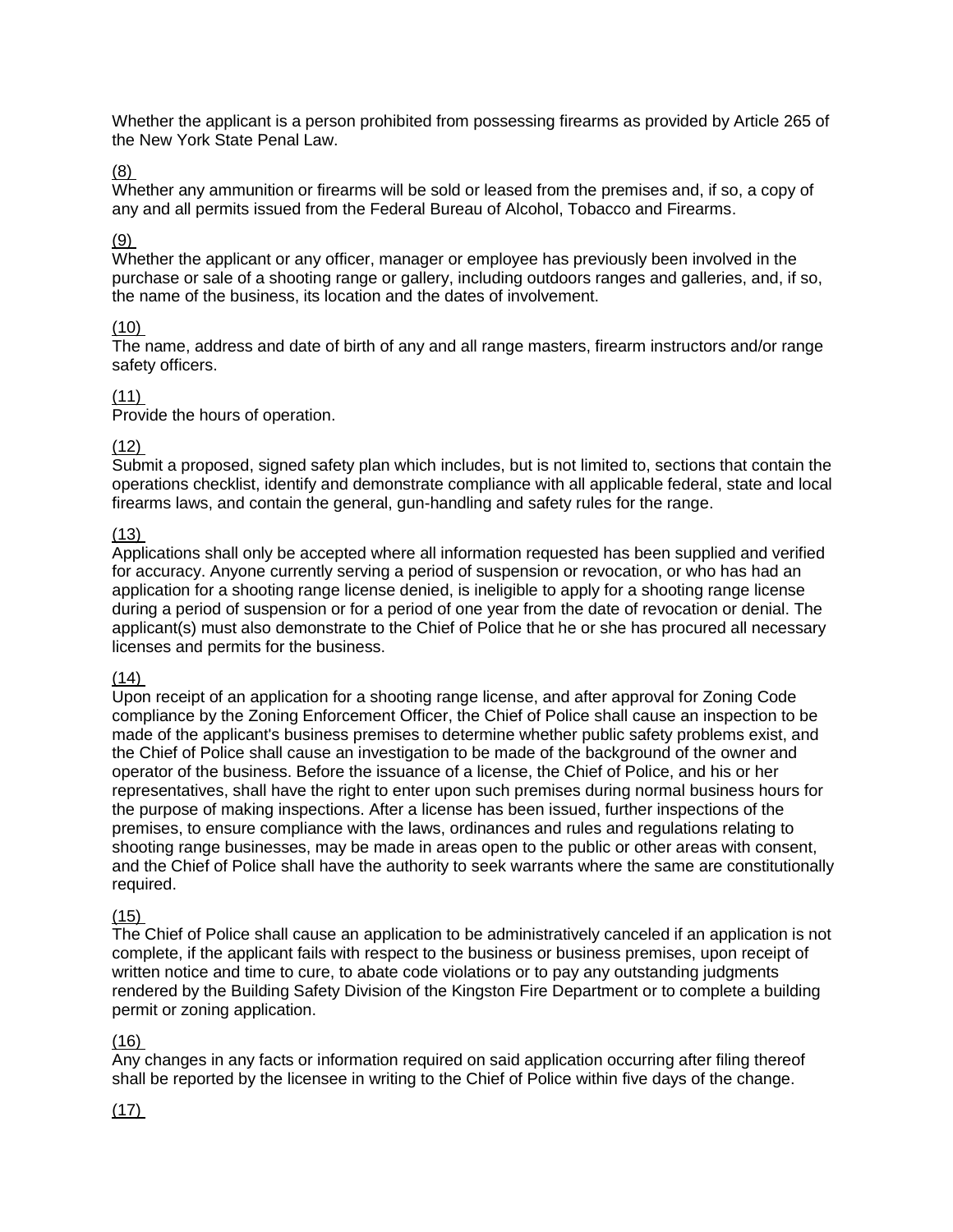The applicant shall place his or her fingerprints on file with the Chief of Police.

# [\(18\)](http://www.ecode360.com/print/15455759#15455759)

Such applications shall further contain such additional information as the Chief of Police, in his or her discretion, shall deem necessary.

### § [99-5. Additional inspections.](http://www.ecode360.com/print/RO0104?guid=8678371&children=true#8678379)

The Fire Chief may cause an inspection of the premises to be made to determine whether the applicant is in compliance with the laws and ordinances which the Kingston Fire Department is charged with enforcing. The Fire Chief, and members of his or her staff, shall have the right to enter upon any premises for which a shooting range license is sought when the business is open for the purpose of making such an inspection of areas open to the public, or other areas with consent, and shall also have the authority to seek warrants where the same are constitutionally required.

### § [99-6. Bonds or insurance.](http://www.ecode360.com/print/RO0104?guid=8678371&children=true#8678380)

[A.](http://www.ecode360.com/print/15455760#15455760)

Each application for a shooting range shall be accompanied by a certificate of liability insurance policy issued by an insurance company authorized to do business in New York State and shall be in full force and effect in the amount of \$1,000,000 for bodily injury to any one person; in the amount of \$1,000,000 for bodily injury to more than one person which were sustained in the same accident; and in the amount of \$1,000,000 for property damage resulting from one accident.

# [B.](http://www.ecode360.com/print/15455761#15455761)

Each liability insurance policy shall contain a clause obligating the insurer to give the City Clerk, by certified mail, at least 10 days' written notification before the cancellation or termination of such insurance by other than the expiration of the original term of the policy. Upon termination of any such policy of insurance or expiration of such policy without renewing it, however caused, the license of the shooting range in connection with which it was furnished shall immediately be suspended, and such suspension shall continue until the required insurance policy has been restored.

# § [99-7. Issuance of shooting range license.](http://www.ecode360.com/print/RO0104?guid=8678371&children=true#8678381)

# [A.](http://www.ecode360.com/print/15455762#15455762)

All new applications for a shooting range license, as of the effective date of this chapter, shall be issued or denied within 30 days after a fully completed application has been accepted and an inspection has found the premises to be code compliant.

# [B.](http://www.ecode360.com/print/15455763#15455763)

The owner, operator and employees of any shooting range business shall be of good moral character and shall maintain good order on the business premises at all times.

# [C.](http://www.ecode360.com/print/15455764#15455764)

Except as provided in New York Correction Law, Article 23-A, the Chief of Police reserves the right to deny a shooting range license to any person who has pled guilty to or has been convicted of any crime which is related to the operation of the business.

# [D.](http://www.ecode360.com/print/15455765#15455765)

No shooting range license shall be issued unless the applicant and business have fully complied with the provisions of this chapter and have obtained all necessary licenses and permits for the operation. No shooting range license shall be issued to a premises while charges are pending pursuant to the Code of the City of Kingston against the premises or owner or operator.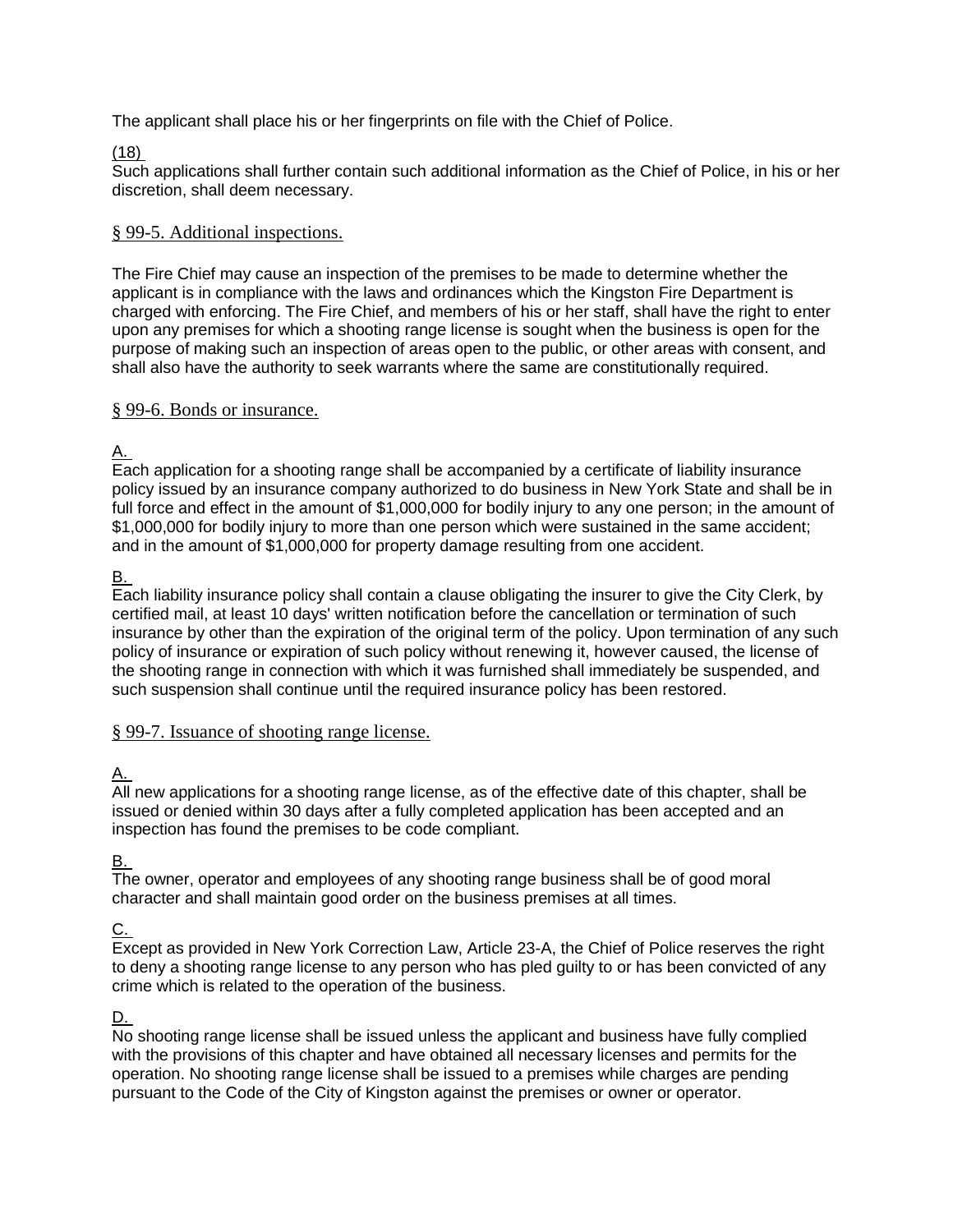# [E.](http://www.ecode360.com/print/15455766#15455766)

No shooting range license shall be issued unless the business premises is in compliance with the Code of the City of Kingston.

# [F.](http://www.ecode360.com/print/15455767#15455767)

No shooting range license shall be issued to any business or applicant against whom judgment has been rendered by the Municipal Code Violations Bureau relating to the business or business premises, which judgment has not been satisfied.

# [G.](http://www.ecode360.com/print/15455768#15455768)

No shooting range license shall be issued for a period of one year after the applicant has been found guilty of operating a business without a shooting range license.

# [H.](http://www.ecode360.com/print/15455769#15455769)

No shooting range license shall be issued unless the applicant can demonstrate compliance with § 40 of the New York State Civil Rights Law.

[I.](http://www.ecode360.com/print/15455770#15455770)

It shall be the duty of all holders of a shooting range license to notify the Chief of Police of any changes in information supplied on their license applications within 20 days of such changes.

# § [99-8. Fee.](http://www.ecode360.com/print/RO0104?guid=8678371&children=true#8678382)

The annual fee for a license to conduct or operate a shooting range shall be \$500. Payment of the fee shall be due upon application for the license. There shall be a fee of \$50 for replacement of a lost license.

### § [99-9. Expiration of license.](http://www.ecode360.com/print/RO0104?guid=8678371&children=true#8678401)

All licenses issued under this chapter for a period exceeding 30 days shall expire December 31 after issuance.

# § [99-10. Proper supervision.](http://www.ecode360.com/print/RO0104?guid=8678371&children=true#15455771)

# <u>[A.](http://www.ecode360.com/print/15455772#15455772)</u>

There shall be a certified range master, a firearms instructor or a range safety officer on site and actively in control of the shooting range whenever open to the public or the range is in use.

[B.](http://www.ecode360.com/print/15455773#15455773)

Range masters, firearm instructors or range safety officers shall have been trained by and have a valid current certification from one of the following organizations:

[\(1\)](http://www.ecode360.com/print/15455774#15455774)

Firearms instructors: National Rifle Association (NRA), New York State-Division of Criminal Justice Services (NYS-DCJS), International Association of Law Enforcement Firearms Instructors (IALEFI), Smith & Wesson Academy, SIG Arms Academy, any U.S. federal law enforcement agency (FBI, FLETC, ICE, USSS, ATF, USBP), any U.S. military agency (Army, Navy, Marines, Air Force, Coast Guard, National Guard).

#### [\(2\)](http://www.ecode360.com/print/15455775#15455775)

Range safety officers: National Rifle Association (NRA), International Defensive Pistol Association (IDPA), International Practical Shooting Association (IPSC), United States Practical Shooting Association (USPSA).

[\(3\)](http://www.ecode360.com/print/15455776#15455776)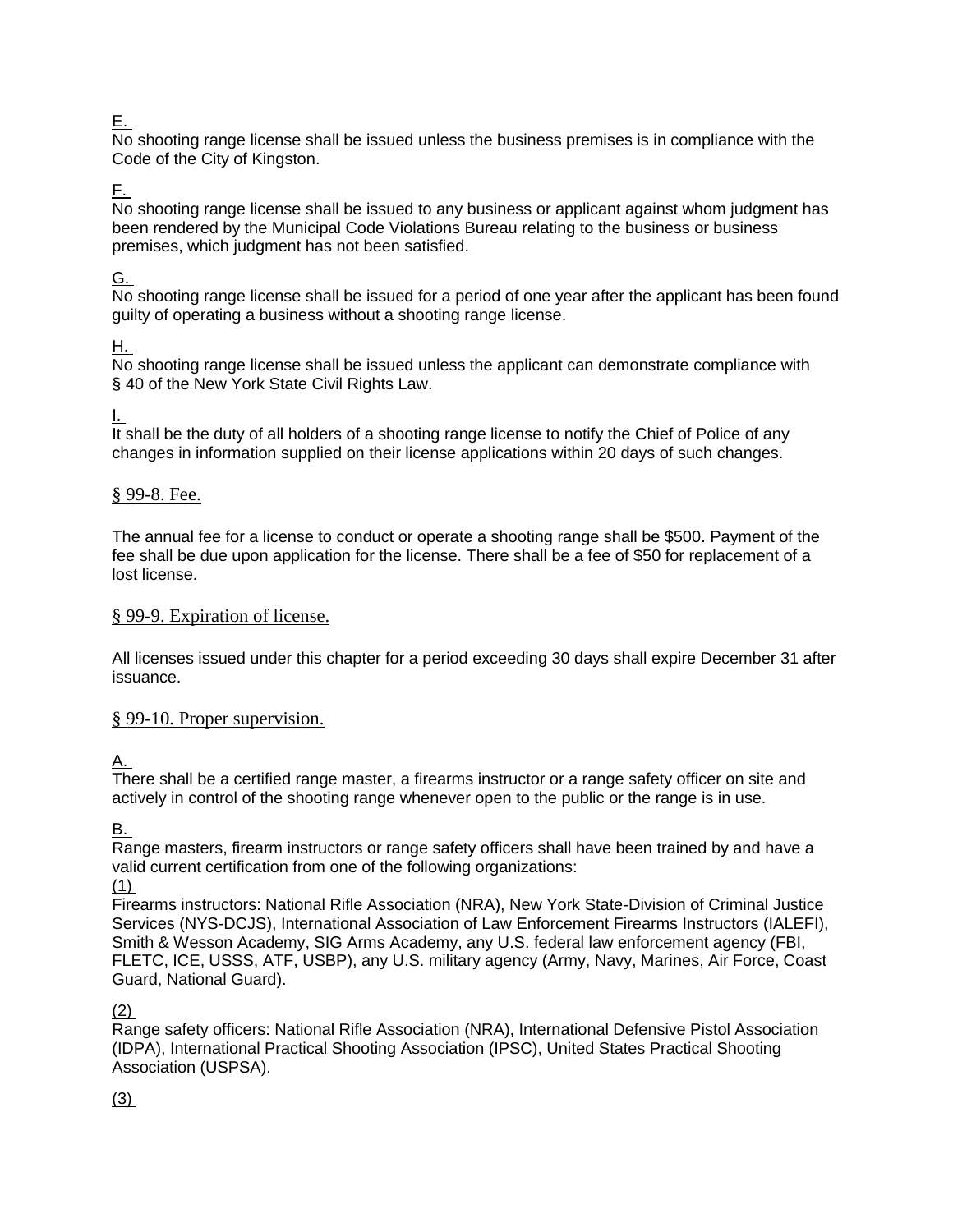Range master: SIG Arms Academy, Smith & Wesson Academy, Action Target Academy, any U.S. military agency and any federal law enforcement agency.

<u>[C.](http://www.ecode360.com/print/15455777#15455777)</u>

Range masters, firearm instructors or range safety officers shall also:

[\(1\)](http://www.ecode360.com/print/15455778#15455778)

Be a person of good moral character and be at least 21 years of age.

[\(2\)](http://www.ecode360.com/print/15455779#15455779)

Not have ever been convicted of any felony involving violence or intimidation, or the use of firearms or any offense related to the use, control, possession or sale of firearms within 10 years of the date of application.

# [\(3\)](http://www.ecode360.com/print/15455780#15455780)

Not be a person prohibited from possessing firearms as provided by Article 265 of the New York State Penal Law.

# [D.](http://www.ecode360.com/print/15455781#15455781)

There shall be at least one range master, firearms instructor or range safety officer for every five shooters.

[E.](http://www.ecode360.com/print/15455782#15455782)

Duties of a range master, firearms instructor or range safety officer who is in charge of the range should include, but shall not be limited to, the following:

[\(1\)](http://www.ecode360.com/print/15455783#15455783)

Has responsibility for the coordination, organization, direction and supervision of range activities and personnel;

[\(2\)](http://www.ecode360.com/print/15455784#15455784)

Conducts firearms training activities;

 $(3)$ 

Ensures the overall safety and efficient operation of the ranges;

[\(4\)](http://www.ecode360.com/print/15455786#15455786)

Coordinates range schedules;

[\(5\)](http://www.ecode360.com/print/15455787#15455787)

Enforces range safety rules and regulations;

[\(6\)](http://www.ecode360.com/print/15455788#15455788)

Interacts with local, state and federal authorities as needed;

[\(7\)](http://www.ecode360.com/print/15455789#15455789)

Assists in the sighting of firearms and the maintaining of proper firing positions;

[\(8\)](http://www.ecode360.com/print/15455790#15455790)

Administers written and shooting proficiency tests;

[\(9\)](http://www.ecode360.com/print/15455791#15455791)

Maintains complete records on individual shooters for safety and proficiency;

[\(10\)](http://www.ecode360.com/print/15455792#15455792)

Inspects, maintains and repairs firearms as needed;

 $(11)$ 

Maintains inventory of weapons and ammunition;

[\(12\)](http://www.ecode360.com/print/15455794#15455794)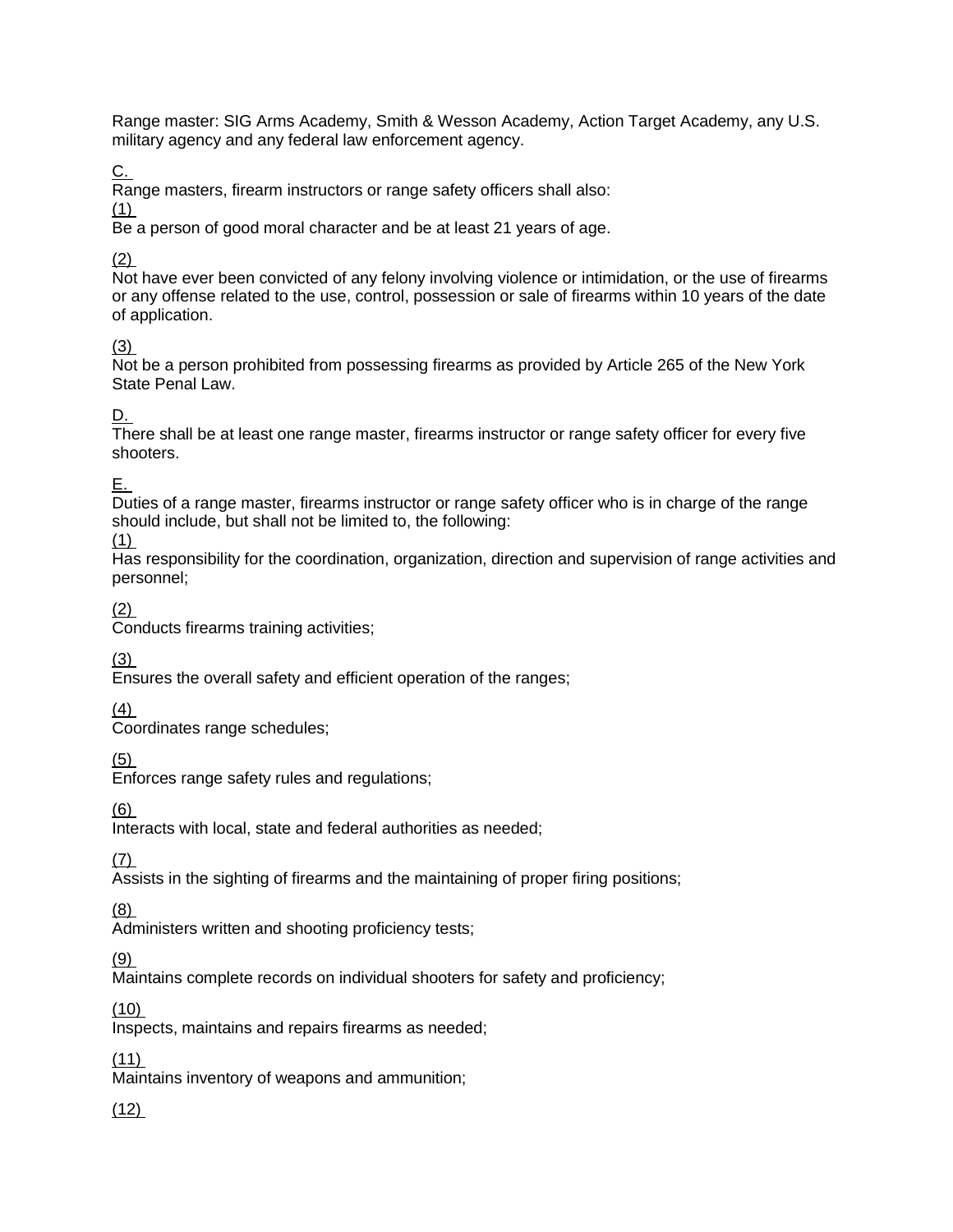Safely stores and issues firearms and ammunition as needed.

# § [99-11. Operation of shooting ranges.](http://www.ecode360.com/print/RO0104?guid=8678371&children=true#15455795)

# <u>[A.](http://www.ecode360.com/print/15455796#15455796)</u>

There shall be furnished a railing not less than 2 1/2 feet from the face of the shooting counter and to extend the full width of the shooting unit and so constructed with gate that no one is admitted to the shooting counter but the shooter and attendant, the gate to swing away from the shooter.

# [B.](http://www.ecode360.com/print/15455797#15455797)

No minors under the age of 16 years shall be permitted to handle or discharge any firearms upon the premises unless they qualify for one of the exemptions set forth in § 265.20 of the New York State Penal Law. Persons under the age of 18 years utilizing the shooting range shall be accompanied and supervised by a parent or legal guardian.

# <u>[C.](http://www.ecode360.com/print/15455798#15455798)</u>

The use of handguns shall not be permitted unless the shooter has a valid New York State pistol permit or falls under one of the exemptions set forth in § 265.20 of the New York State Penal Law.

# [D.](http://www.ecode360.com/print/15455799#15455799)

All doors, gates and entrances leading into that part of the premises between the firing point and the backstop shall be securely locked and alarmed, and no person shall be permitted therein at any time persons are engaged in shooting or have access to the firearms used. Attendants and employees may, however, enter said part of the premises between the firing point and the backstop while shooting is not in progress.

# [E.](http://www.ecode360.com/print/15455800#15455800)

No new shooting range shall be located nearer than 1,000 feet from any entrance to any school, church, hospital, other youth recreational facility, or in any location which, in the opinion of the Chief of Police, will result in the annoyance of any nearby resident.

# [F.](http://www.ecode360.com/print/15455801#15455801)

All rented firearms shall be maintained in a safe, operational condition per initial manufacturer's specifications.

# [G.](http://www.ecode360.com/print/15455802#15455802)

A semimonthly test must be made of all firearms rented and a certificate obtained from a New York State licensed gunsmith as to accuracy and operational safety of the guns. Certificates shall be maintained for three years and available for inspection by any member of the Kingston Police Department.

# [H.](http://www.ecode360.com/print/15455803#15455803)

The ammunition used shall be smokeless. No black powder firearms shall be permitted.

# [I.](http://www.ecode360.com/print/15455804#15455804)

Such shooting range, as is licensed under this chapter, shall be open only between the hours of 9:00 a.m. and 11:00 p.m.

# [J.](http://www.ecode360.com/print/15455805#15455805)

The shooting range shall be properly and adequately ventilated at all times.

# [K.](http://www.ecode360.com/print/15455806#15455806)

Attendants shall wear a uniform brassard or other distinguishing mark to identify them as employees of the licensee.

# [L.](http://www.ecode360.com/print/15455807#15455807)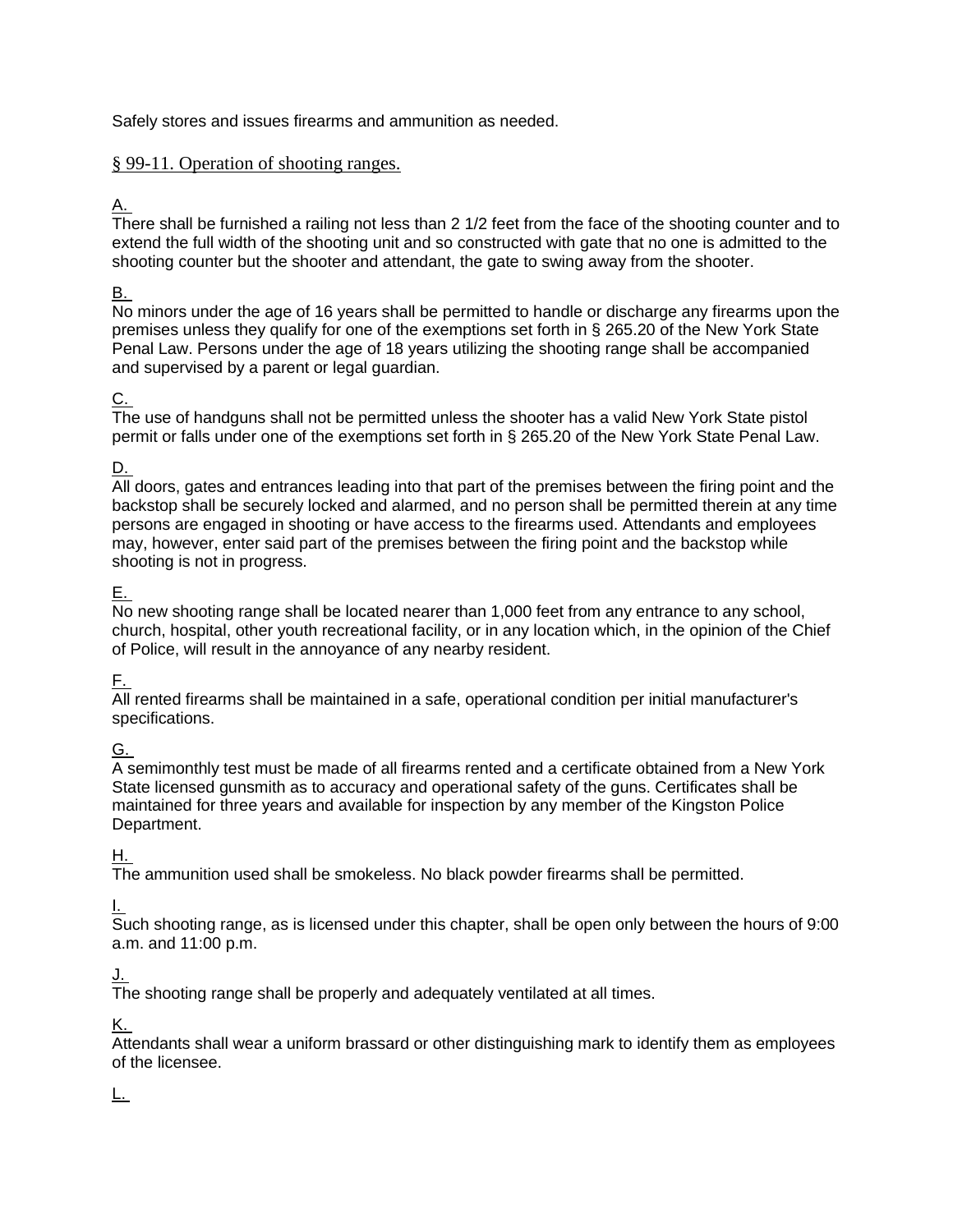Before being employed, the fingerprints of all range employees shall be placed on file with the Chief of Police.

#### [M.](http://www.ecode360.com/print/15455808#15455808)

No gambling, betting or wagering shall be permitted upon the premises, nor shall any licensee violate any law of the State of New York or ordinance of the City of Kingston in the maintenance and operation of the licensed premises.

# [N.](http://www.ecode360.com/print/15455809#15455809)

In the event that any person presents a handgun without a New York State pistol permit, a handgun that is not listed on the individual's New York State pistol permit, or an unlawful weapon as defined in Article 265 of the New York State Penal Law, at any shooting range, it shall be the duty of the licensee, or his or her employee, agent or servant, to immediately report the incident by calling 911.

# [O.](http://www.ecode360.com/print/15455810#15455810)

Premises used for a shooting range or gallery shall be kept in a clean and sanitary condition.

# [P.](http://www.ecode360.com/print/15455811#15455811)

No smoking shall be allowed within the shooting range or gallery.

# <u>[Q.](http://www.ecode360.com/print/15455812#15455812)</u>

No alcoholic beverages shall be possessed or consumed on the premises, and no person under the influence of alcohol, mind-altering drugs, or controlled substances as defined by Article 220 of the New York State Penal Law shall be allowed on the premises.

# [R.](http://www.ecode360.com/print/15455813#15455813)

No licensee, his or her manager, employees, and/or agents shall permit use of a weapon or ammunition whose penetration capabilities exceed the capabilities of the backstop to contain the bullets or particles of bullets as prescribed by the certified design professional in the report submitted in support of the license application.

# § [99-12. Ballistic security.](http://www.ecode360.com/print/RO0104?guid=8678371&children=true#15455814)

A professionally designed and commercially fabricated bullet trap and/or backstop shall be installed in all shooting areas which is constructed in a manner approved by the Chief of Police. It shall be constructed of forged steel or other material capable of stopping the flight of any bullet and preventing penetration. Provisions shall be made to stop glancing or stray bullets or particles of bullets at the sides of the target area.

# § [99-13. Presence of bystanders.](http://www.ecode360.com/print/RO0104?guid=8678371&children=true#15455815)

Persons not shooting or coaching shooters shall not be permitted within the immediate area of the shooting range or gallery unless a secure and separate viewing area is constructed pursuant to a building permit using plans certified by a licensed design professional.

# § [99-14. Storage and transportation of firearms.](http://www.ecode360.com/print/RO0104?guid=8678371&children=true#15455816)

All firearms shall be stored and/or transported in an unloaded condition and in a secured case, holster, cabinet or vault and in compliance with state and local laws.

# § [99-15. Access under continuous control.](http://www.ecode360.com/print/RO0104?guid=8678371&children=true#15455817)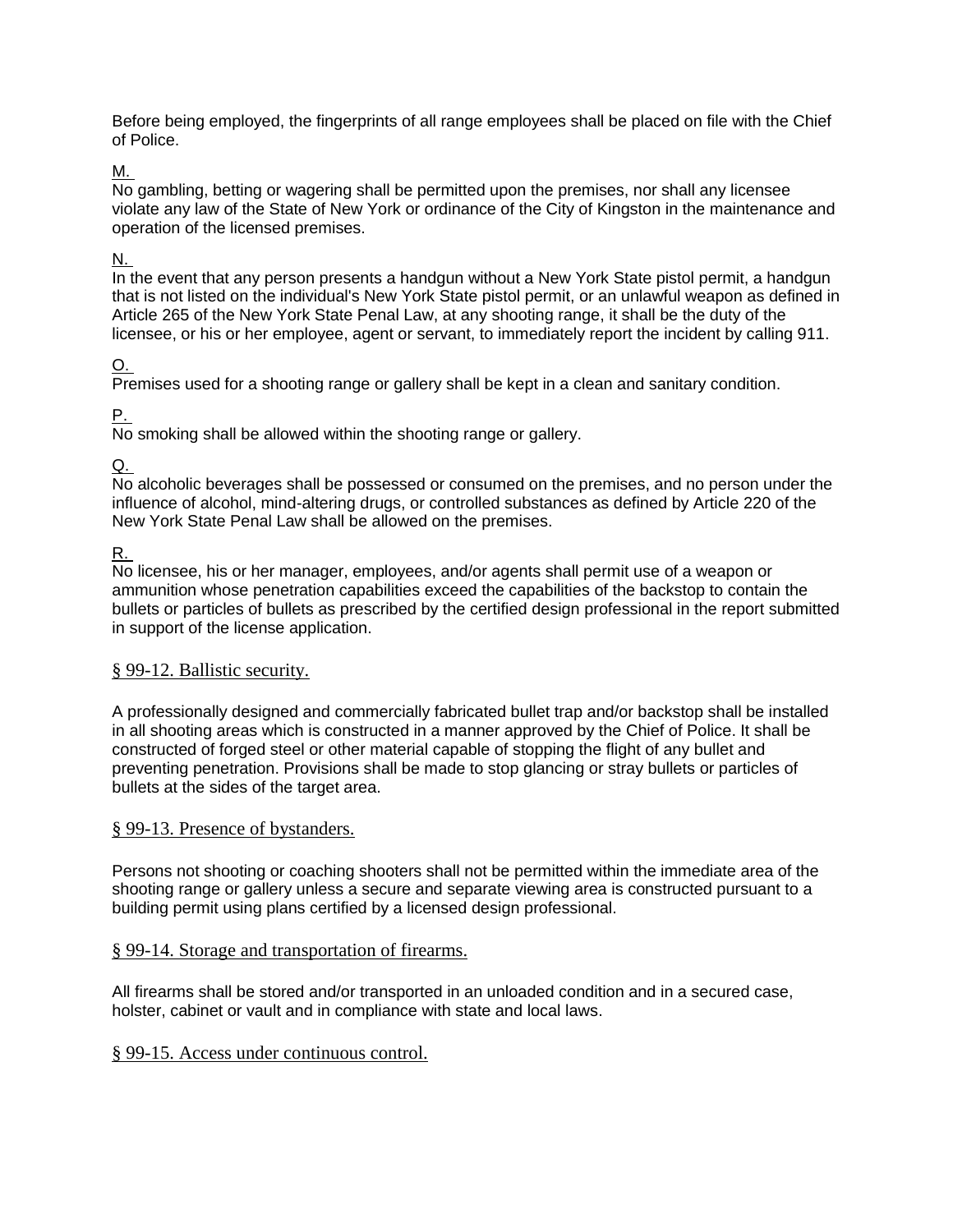Access for entrance to the shooting range shall be under continuous control, monitoring and supervision by the licensee, agents and/or employees. No person shall be allowed to enter the shooting range without authorization and permission of the licensee, authorized agent or employee.

### § [99-16. Premises security.](http://www.ecode360.com/print/RO0104?guid=8678371&children=true#15455818)

The parking lot of a shooting range shall be well lit and monitored by a New York State licensed security guard at all times that the range is open.

### § [99-17. Ammunition and weapons prohibited.](http://www.ecode360.com/print/RO0104?guid=8678371&children=true#15455819)

# [A.](http://www.ecode360.com/print/15455820#15455820)

No person shall use or permit to be used any armor piercing or other ammunition designed for penetrating metal, or tracers, incendiary, gas or explosive ammunition within any shooting range governed hereunder.

[B.](http://www.ecode360.com/print/15455821#15455821)

No person shall use or permit to be used any fully automatic weapons within any shooting range governed hereunder.

<u>[C.](http://www.ecode360.com/print/15455822#15455822)</u>

Pursuant to Article 265 of the New York State Penal Law, only New York State pistol permit holders are permitted to shoot handguns at the shooting range unless the shooter falls under one of the exemptions set forth in § 265.20 of the New York State Penal Law.

### § [99-18. Reporting requirements.](http://www.ecode360.com/print/RO0104?guid=8678371&children=true#15455823)

All negligent discharges that cause damage to any article of the range or any injury caused by the discharge of a firearm to any person will be reported immediately to the Kingston Police Department by calling 911.

#### § [99-19. Recordkeeping responsibilities.](http://www.ecode360.com/print/RO0104?guid=8678371&children=true#15455824)

Every shooting range licensee shall keep a substantially bound book, not less than six inches in either length or width, in which shall be legibly written in ink and in English at the time any individual requests to shoot at the range and shall document the date and time and describe the name, age, residence, general description and signature of the person requesting to shoot, a description of the weapon, including make and serial number of the weapon to be fired, and shall make a photocopy of the person's identification card along with his or hers New York State firearms permit if firing with a handgun, and also, in the case of a minor shooting under one of the exceptions under § 265.20, a photocopy of the supervising adult's, the accompanying parent's or legal guardian's identification. All such record books shall be open to inspection by any member of the Kingston Police Department during hours of operations stated on the license application. No entry in such book shall be erased, obliterated, altered or defaced, and such book shall be maintained for a period of three years from the date of the entry.

#### § [99-20. Shooter to provide true name.](http://www.ecode360.com/print/RO0104?guid=8678371&children=true#15455825)

An individual who shoots or is supervising a minor at the range shall give to the range employees his or her true name, age and home address, which shall be verified by a New York State driver's license, New York State non-driver's identification card, police identification card or other means of identification approved by the Chief of Police.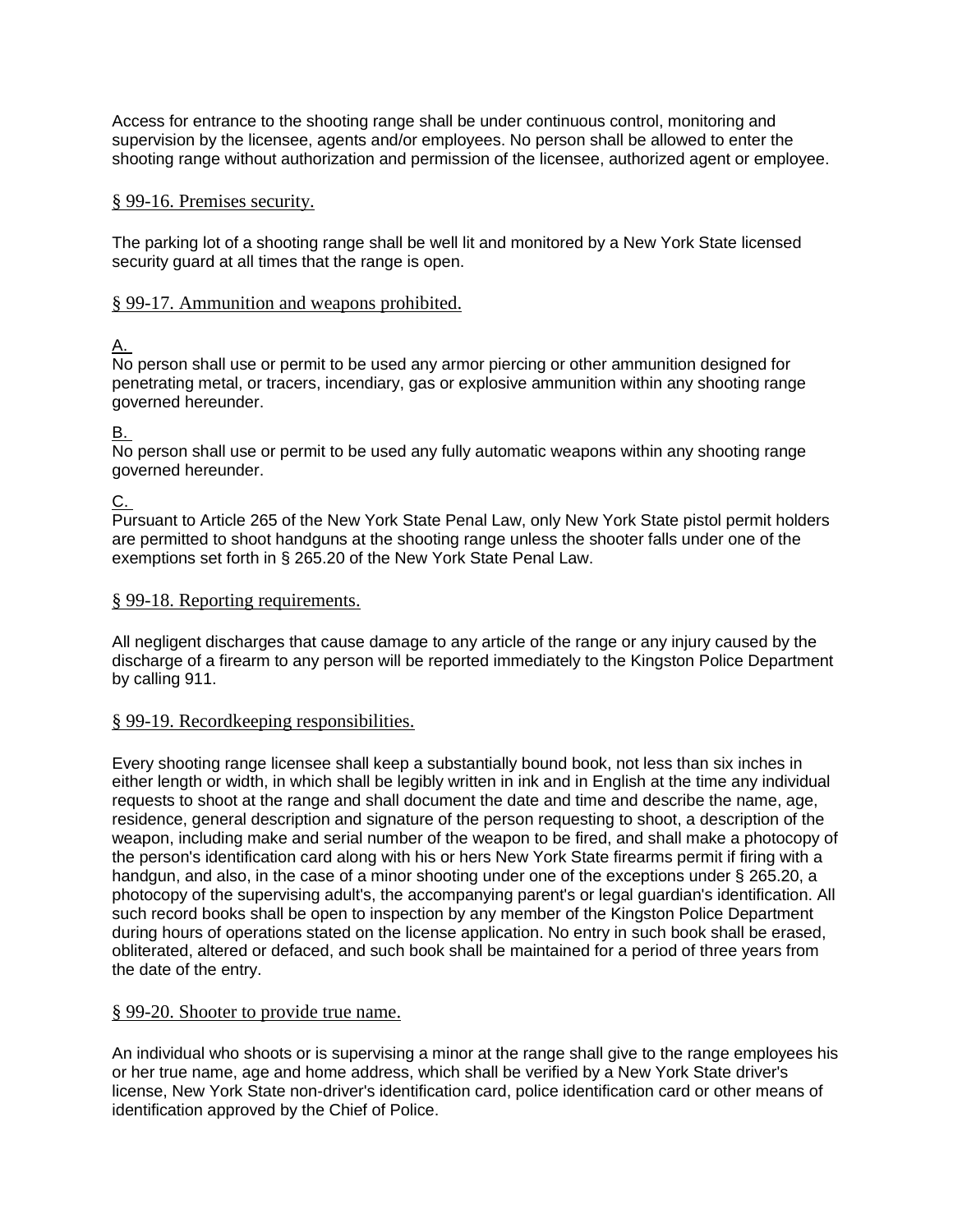### § [99-21. Proper disposal of waste.](http://www.ecode360.com/print/RO0104?guid=8678371&children=true#15455826)

All waste material generated at the range will be managed and timely disposed of in accordance with all federal and state hazardous waste regulations.

### § [99-22. Compliance with applicable laws.](http://www.ecode360.com/print/RO0104?guid=8678371&children=true#15455827)

The conduct and operation of any shooting range shall be in compliance with any and all federal, state and/or local laws, rules, codes and/or regulations.

### § [99-23. Promulgation of rules and regulations.](http://www.ecode360.com/print/RO0104?guid=8678371&children=true#15455828)

The Chief of Police shall, consistent with the express standards, purposes and intent of this chapter, promulgate, adopt and issue such interpretations, procedural rules, regulations and forms as are in the Chief of Police's opinion necessary to effective administration and enforcement of the provisions of this chapter. These interpretations, rules, regulations and forms shall be available to the public at the City Clerk's Office. Such rules, regulations and forms shall be effective upon filing with the City Clerk as a communication to the City Council.

### § [99-24. Transfer of business permit.](http://www.ecode360.com/print/RO0104?guid=8678371&children=true#15455829)

# [A.](http://www.ecode360.com/print/15455830#15455830)

Shooting range licenses shall not be transferred. In the event of any change involving the owner or operator of the business, the type of business, the name of the business or the business location, a new shooting range license shall be required. A shooting range license shall not be transferred to any person who holds power of attorney.

#### [B.](http://www.ecode360.com/print/15455831#15455831)

A shooting range license shall be deemed null and void when the licensee is not found operating the business for a period of one month and fails to respond in person to the Chief of Police, or his or her designee, after having been sent a seven-day notification letter.

# § [99-25. Denial of license.](http://www.ecode360.com/print/RO0104?guid=8678371&children=true#15455832)

# [A.](http://www.ecode360.com/print/15455833#15455833)

The Chief of Police may deny a license or deny the renewal of a license to any applicant who does not comply with the provisions of this chapter or any rule or regulation promulgated under this chapter or who makes a material misrepresentation on the license application. The Chief of Police shall give a written notification to an applicant of the reasons for the denial of a license.

#### B.

The denial of any application for a license, the denial of a renewal, or the revocation of a license by the chief of police can be appealed to the Mayor of the City of Kingston within ten days of said decision by the Chief of Police. The Mayor will then make a determination on the appeal within thirty days.

# [C.](http://www.ecode360.com/print/15455834#15455834)

When the investigation conducted reveals that the applicant has violated either federal, state or local laws or rules and regulations, the Chief of Police may authorize the issuance of a conditional certificate. The conditional certificate shall state the grounds for the conditional certificate, the conditions under which the applicant shall operate his or her business, be signed by the applicant, and contain a provision which provides that any violation of the conditional certificate, as solely